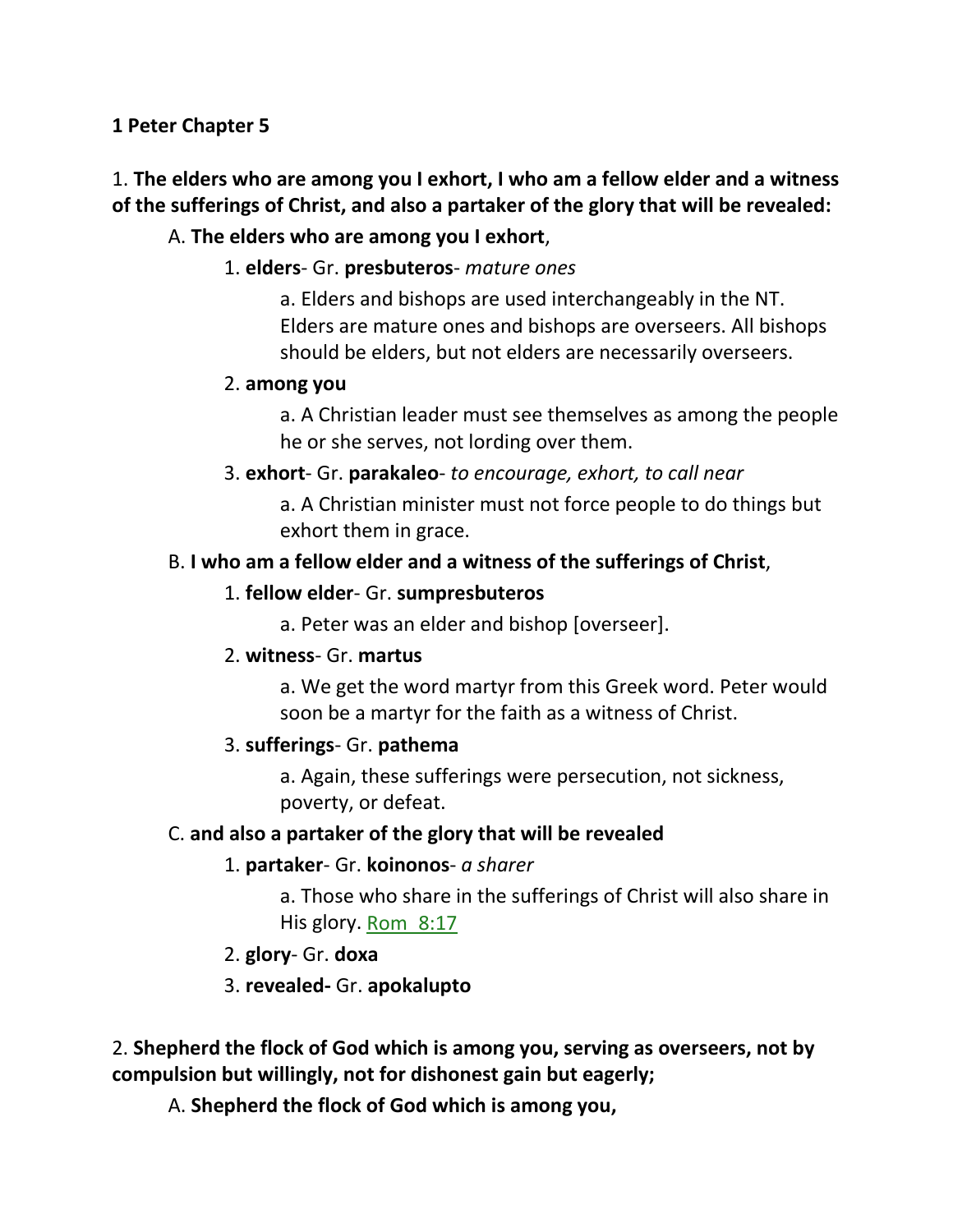## 1. **Shepherd**- Gr. **poimaino**- *to feed a flock*

# a. A pastor's main job is to feed the flock. Act\_20:28, Joh\_21:15-17

b. The main purpose of the church service is to feed and equip the saints, not reach the lost. We are to equip the saints to do the work of ministry outside of the four walls of the church and win souls. These converts then come to church and are fed by the pastor.

## 2. **flock**- Gr. **poimnion**

a. Christians are likened to sheep. Sheep are totally helpless. The more you grow as a Christian the more you realize that apart from Christ you can do nothing. John 15:5

b. A Christian leader is also a sheep and smells like a sheep.

c. A pastor must be prepared to be butted by the goats and bit by the sheep!

d. Notice he says "flock". We were meant to be in community.

## 3. **among you**

a. Again, Peter uses this phrase to show leaders need for humility among those who they serve.

#### B. **serving as overseers,**

## 1. **serving as overseers**- Gr. **episkopeo**

a. This speaks of the position a leader is called to. However, the leader's attitude is to see themselves serving among them.

## C. **not by compulsion but willingly,**

# 1. **compulsion**- Gr. **anagkastos**

a. Some people feel forced into ministry because of a void of leadership. A void of leadership is not a call to leadership.

b. Some go into the ministry because of pressure from family.

c. Some go into the ministry because they are not successful at anything else.

d. Some go into the ministry because they want to be seen and used of God, so they can feel good about themselves.

# 2. **willingly**- Gr. **hekousios**- *voluntarily*

a. God does not want us to give out of compulsion. He does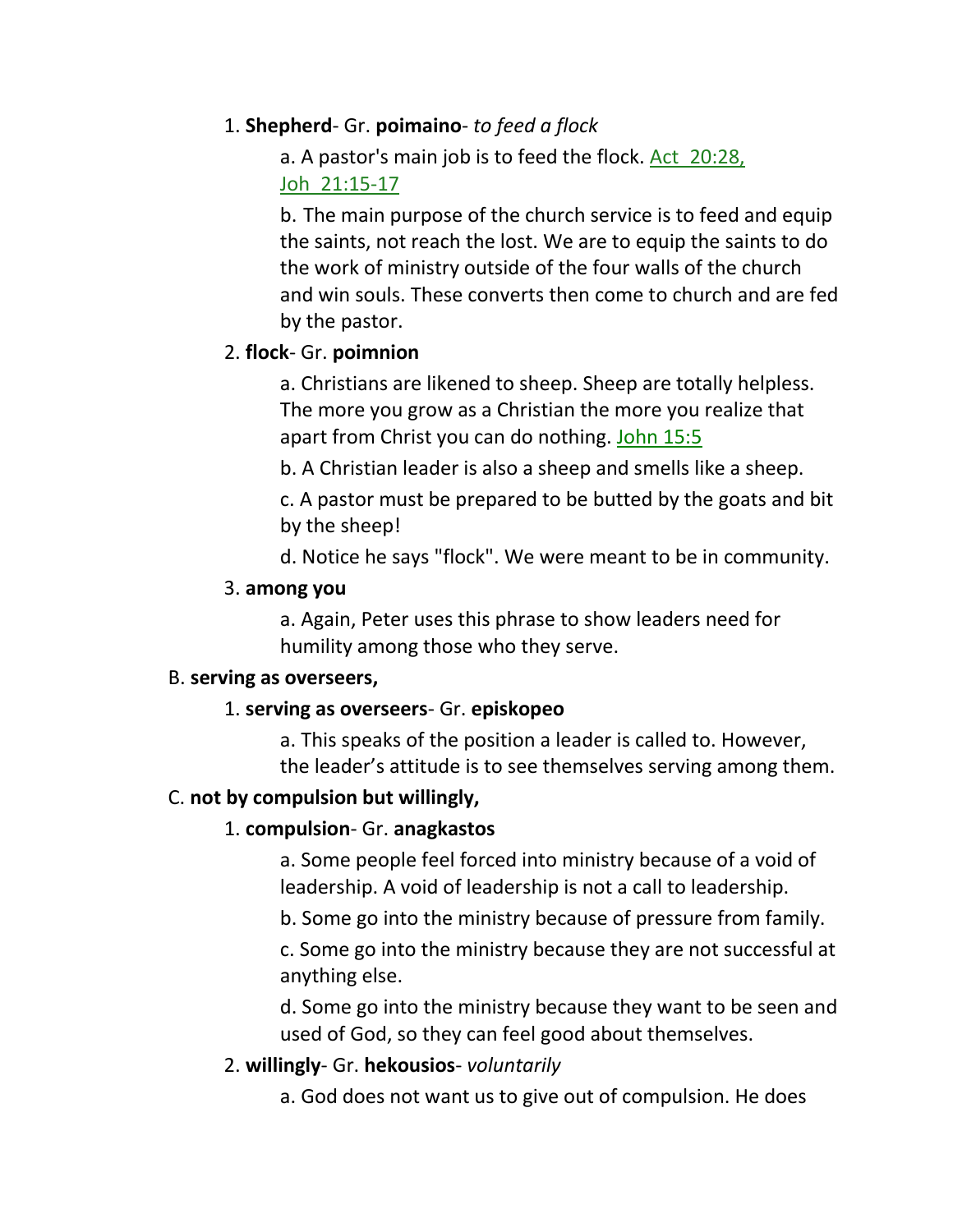not want us to serve or minister out of compulsion either.

## D. **not for dishonest gain but eagerly**

# 1. **dishonest gain**- Gr. **aischrokerdos**

a. Some are in the ministry to get money from people. Some go into ministry for the right reason but later the motivation turns towards getting money.

# 2. **eagerly**- Gr. **prothumos**- *promptly, readily, willingly, heartily, cheerfully*

a. When you have a congregation that is of a ready mind, and a minister that is of a ready mind, then the Lord can do marvelous things in a church! Acts 17:11

# 3. **nor as being lords over those entrusted to you, but being examples to the flock;**

## A. **nor as being lords over those entrusted to you,**

1. **lords over**- Gr. **katakurieuo**- *to bring under one's power, to subject one's self, to subdue, master, to be domineering*

a. Jesus said that the Gentiles lord it over those under them, but in the kingdom those who will be the greatest will be the one who serves. Luke 22:25-26, Mat 20:25-28

b. There was a movement called the Shepherdship movement. This movement violated this verse. The pastors ruled over the spiritual and natural lives of their congregants. They could not make any major decision without the pastor's counsel and permission. This is displeasing to the Lord.

c. You need to keep an open hand with those under you. They can come and go at their will. They are the Lord's sheep, not yours! I have a closed fist with two people in it. They both start with the letter J. Jesus and my wife Joann! All others can freely come and go with no threats, intimidation, or manipulation.

2. **entrusted**- Gr. **kleros**- *those whose care and oversight has been assigned to one [allotted charge], used of Christian churches, the administration of which falls to the lot of presbyters*

a. As a minister you must make sure those who you minister to have been allotted to you. You have grace to minister to those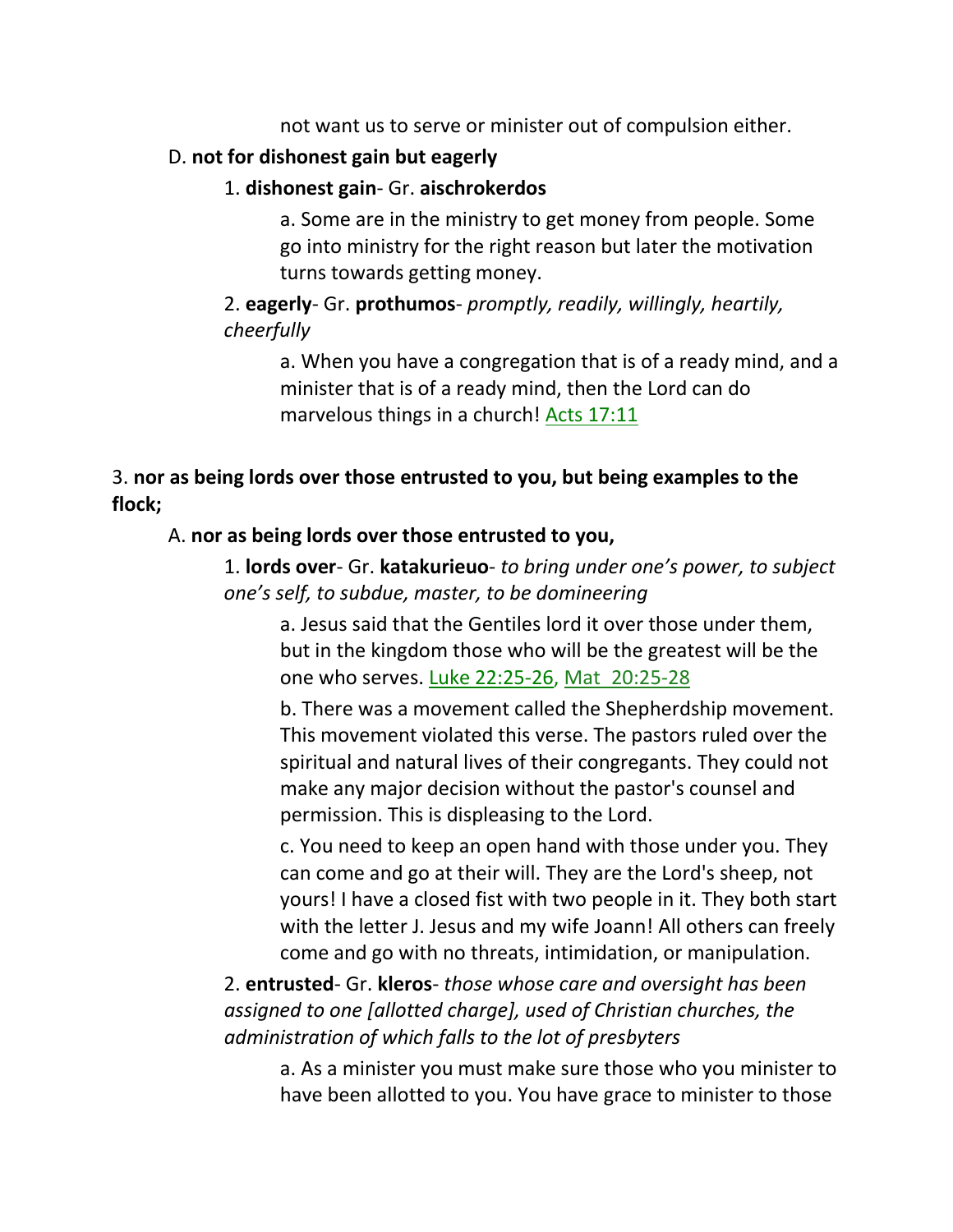allotted to you. You don't have grace for those who have not. b. You only have grace to raise your kids!

## B. **but being examples to the flock**

## 1. **examples**- Gr.**tupos**- *a figure formed by a blow or impression*

a. We should live in such a way that we leave a deep impression on people's minds and hearts.

b. The greatest form of leadership is servant leadership. This is leading by example. Jesus was the ultimate servant leader. He led by example.

c. Often more is caught than is taught.

d. Paul told the Ephesian elders in Miletus that he first showed them and then taught them when he was with them. Acts 20:20

## 2. **flock**- Gr. **poimnion**

a. Notice the church is called a flock. We are not meant to live and operate alone. Sheep like to move in a flock. They don't fare well if they get separated from the flock. It is the same with Christians. We do better in community rather than alone. Wolves and lions love to prey on isolated sheep! These are those who they can devour easily.

# 4. **and when the Chief Shepherd appears, you will receive the crown of glory that does not fade away**.

## A. **and when the Chief Shepherd appears**,

## 1. **Chief Shepherd**- Gr. **archipoimen**

a. Every pastor must realize that the sheep do not belong to them. They belong to their owner and Chief Shepherd, the Lord Jesus Christ. Heb\_13:20

b. All pastors are but under-shepherds under Jesus.

c. Pastors are under-shepherds that Jesus trusts to help feed His sheep.

d. Son 1:7 *Tell me, O you whom I love, Where you feed your flock, Where you make it rest at noon. For why should I be as one who veils herself By the flocks of your companions?*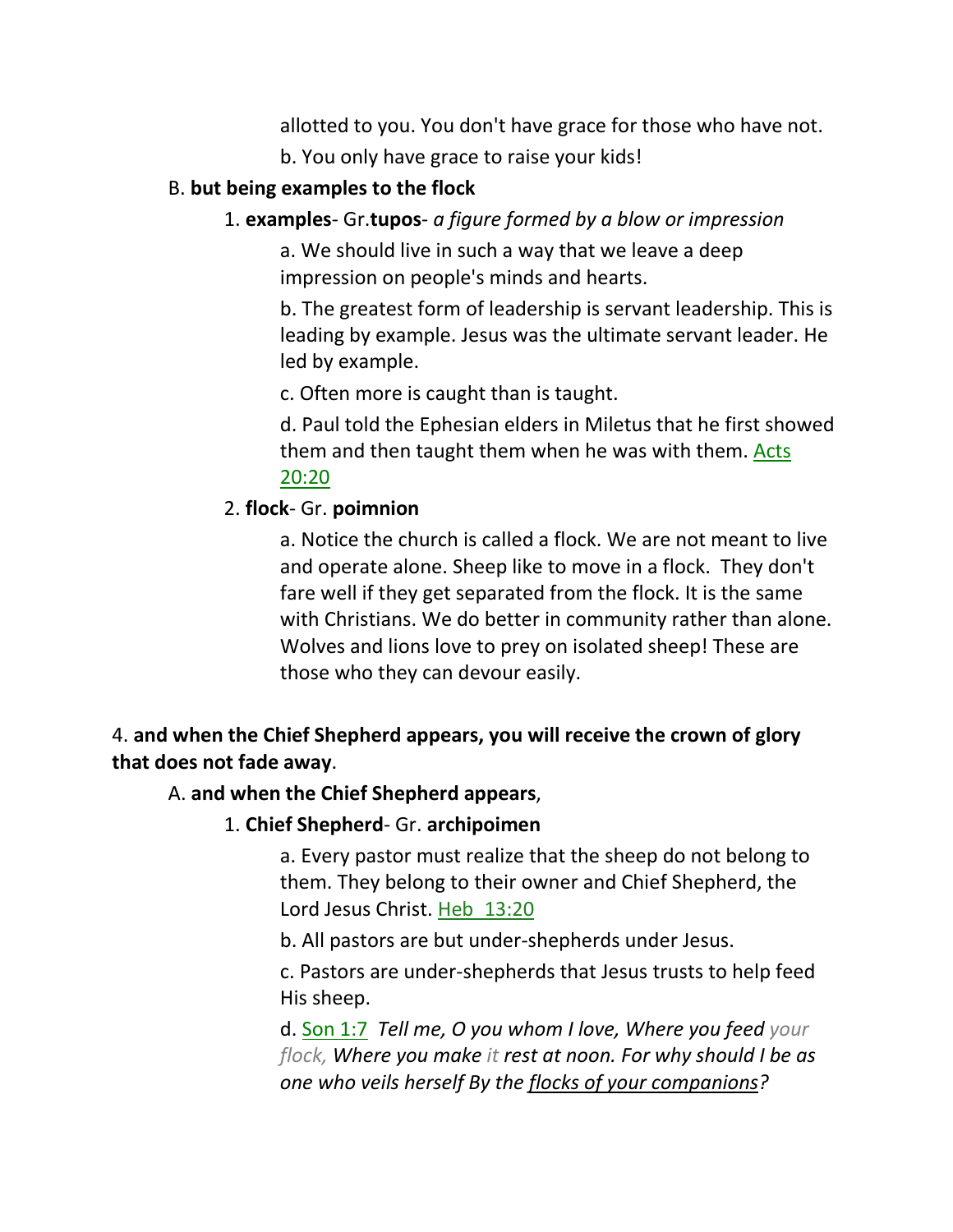i. Pastors are the companions of Christ to help feed His flocks.

ii. Mature Christians learn where Jesus is feeding and get fed by Him directly.

#### 2. **appears**- Gr. **phaneroo**

a. The Chief Shepherd will appear one day but that does not mean He is not watching right now! We will give an account of our ministry when He returns.

#### B. **you will receive the crown of glory that does not fade away**

1. **receive**- Gr. **kolumbao**- *to carry, bear, bring to, to carry away for one's self, to carry off what is one's own, to bring back*

#### 2. **crown**- Gr. **stephanos**- *a laurel leaf crown*

a. A number of crowns are mentioned in the Word of God- the crown of life, the crown of glory, the crown of righteousness, and an incorruptible crown.

b. Jesus will come back to earth wearing many crowns. Where does He get these crowns? He gets them from us after the Judgment Seat of Christ and are rewarded! We will cast our crowns at His feet like the elders are seen doing in heaven.

#### 3. **glory**- Gr. **doxa**

4. **fade away**- Gr. **amarantinos**- *composed of amaranth, a flower so called because it never withers or fades, and when plucked off revives if moistened with water, this is a symbol of immortality.*

5. **Likewise you younger people, submit yourselves to** *your* **elders. Yes, all of** *you* **be submissive to one another, and be clothed with humility, for "GOD RESISTS THE PROUD, BUT GIVES GRACE TO THE HUMBLE."** 

A. **Likewise you younger people,**

1. **younger**- Gr. **neoteros**

a. This is chronologically and spiritually.

#### B. **submit yourselves to your elders**

1. **submit**- Gr. **hupotasso**- *to arrange under*

- 2. **yourselves**
	- a. Submission is always an inside job. If someone forces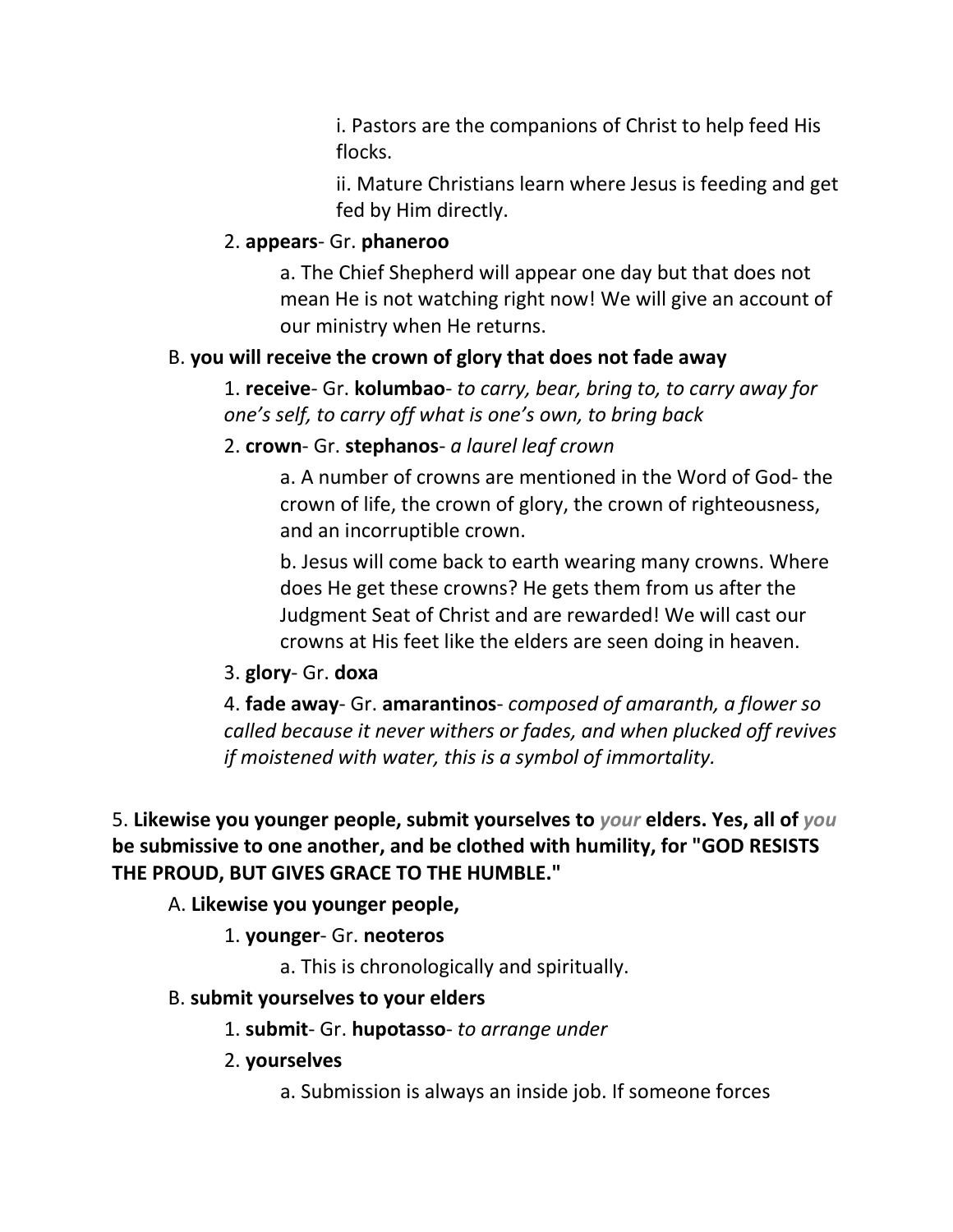someone to do something it is no longer biblical submission, it is slavery.

b. Biblical submission is what you voluntarily do by recognizing God given authority and arranging yourself under it.

#### 3. **elders**- Gr. **presbuteros**- *mature ones*

a. This is older in age and spiritual maturity.

C. **Yes,**

1. Some will say at this, "Well, I am not a young person, so I don't have to listen or obey this." Peter says, "Yes, and this includes you!"

#### D. **all of you be submissive to one another,**

1. **submissive**- Gr. **hupotasso**- *to arrange under*

2. **one another**

a. Paul says the same thing when he says we should consider others better than ourselves. Phil 2:3 The Greek word for "better" there means holding a "higher place or rank". We need to consider ourselves servants of all we come in contact with, even if we are in position of leadership.

#### E. **and be clothed with humility,**

#### 1. **clothed**- Gr. **egkomboomai**- *to put on a garment which is to be tied*

a. This is a very specific Greek word. It is only used here in the NT. It means to put on a garment that has to be tied by a knot. A garment that must be tied takes more time and effort to put on than one that doesn't need to be tied.

b. Putting on humility takes effort and careful work. It is not something you just mindlessly slip on and forget about it. If this is not securely tied on you it can quickly slip off! It is so easy to slip into pride!

#### 2. **humility**- Gr. **tapeinophrosune**- *low lying thinking*

a. This is walking in the same mind that was in Christ- a servant mindset.

#### F. **for God resists the proud,**

#### 1. **resists**- Gr. **antitassomai**- *to arrange against*

a. If you don't choose to arrange yourself under God given authority you will find yourself arranged against the Lord! This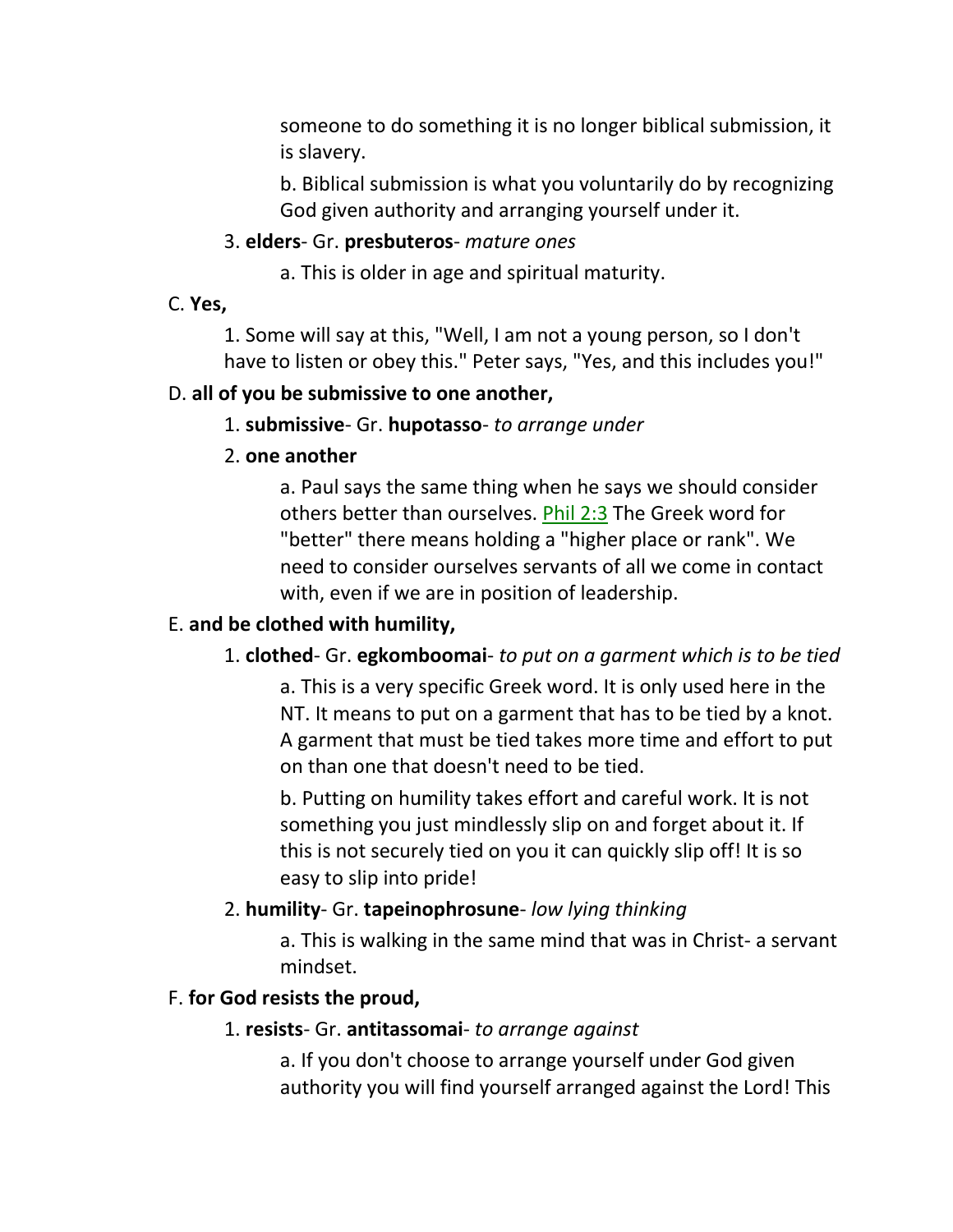is NEVER a good idea!

2. **proud**- Gr. **huperephanos**- *showing one's self above others, overtopping, conspicuous above others, pre-eminent, with an overweening estimate of one's means or merits, despising others or even treating them with contempt, haughty*

# G. **but gives grace to the humble**

- 1. **grace** Gr. **charis** *unmerited favor, strength, ability, power*
- 2. **humble** Gr. **tapeinos** *low lying*

# 6. **Therefore humble yourselves under the mighty hand of God, that He may exalt you in due time,**

# A. **Therefore humble yourselves under the mighty hand of God,**

- 1. **humble** Gr. **tapeinoo** *to make low*
- 2. **mighty** Gr. **krataios** *to exercise ruling power*
- 3. **hand-** Gr. **cheir**

a. The "hand of God" is refers to God's miraculous delivering power.

b. Many times when we are under pressure we seek to find our own deliverance. This is pride. If we will let God's hand move for us, then we will experience deliverance. This takes humility.

# B. **that He may exalt you in due time**

# 1. **exalt**- Gr. **hupsoo**

a. We all encounter depressing situations in life. If we will trust in God, He will exalt us out of them!

b. To the degree you humble yourself [trust God] is the degree you are exalted. Phil. 2:9

# 2. **due time**- Gr. **kairos**- *season*

a. Deliverance does not always happen instantly. Sometimes having done all to stand you just need to stand. Your deliverance and exaltation are coming. Psa 37:34

# 7. **casting all your care upon Him, for He cares for you.**

# A. **casting all your care upon Him,**

1. **casting**- Gr. **epirrhipto**- *to throw or cast upon*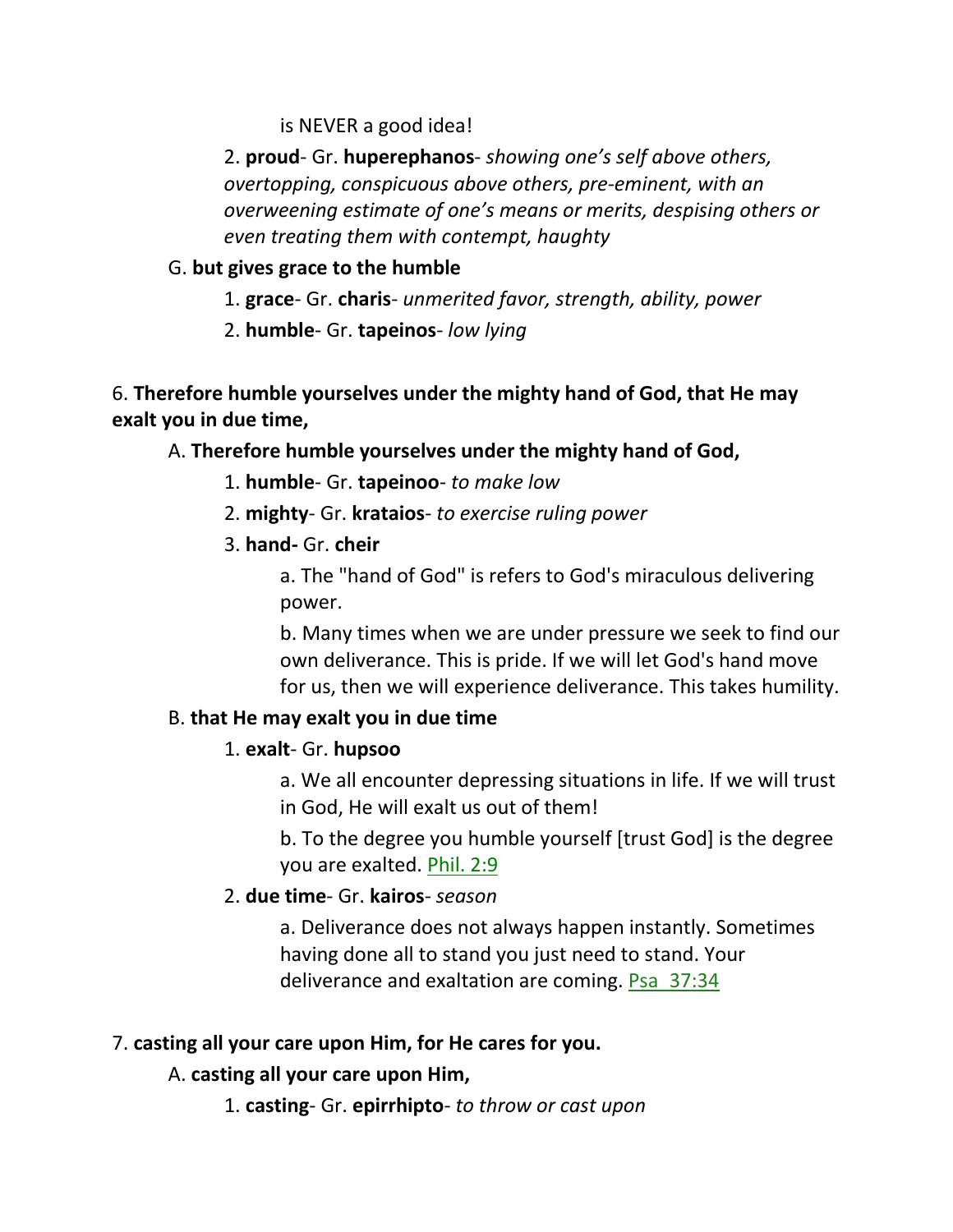a. This is a forceful Greek word. You can translate this today in modern terms by: "body slam" your cares upon the Lord.

b. Why such a forceful word? It is because worries are sticky creatures! When you take your cares to the Lord if you don't forcefully cast them upon the Lord, you will find they follow you out of the throne room and are attached to you again!

#### 2. **care**- Gr. **merimna-** *worry, anxiety*

a. The root word of care is **merizo**, which means *to divide or distract*. All worry is a based upon distraction from focusing on God and His promises.

b. Satan is the master of distraction. He does not care what you are distracted with, as long as you are distracted.

c. The greatest temptation every Christian face is distraction from focusing on God and His Word.

d. This is practically how you humble yourself under the mighty hand of God. It is by casting you care upon Him and let Him bring deliverance to you by His power. It takes humility to do this.

e. Psa\_55:22, Phil. 4:6

#### B. **for He cares for you**

1. **cares**- Gr. **melo**- *to be interested in, to care about, to be concerned with*

a. Many see God has a great being in the sky that has little concern for them or the minutiae of their lives. This is not true. God is very interested in you and everything about your life from the greatest item to the least.

b. God knows our every need. Mat\_6:26-33

## 8. **Be sober, be vigilant; because your adversary the devil walks about like a roaring lion, seeking whom he may devour.**

A. **Be sober,**

1. **sober**- Gr. **nepho**- *to be sober, to be calm and collected in spirit, to be temperate, dispassionate, circumspect*

a. When the roar of the enemy comes we can be calm and collected having faith in God's Word.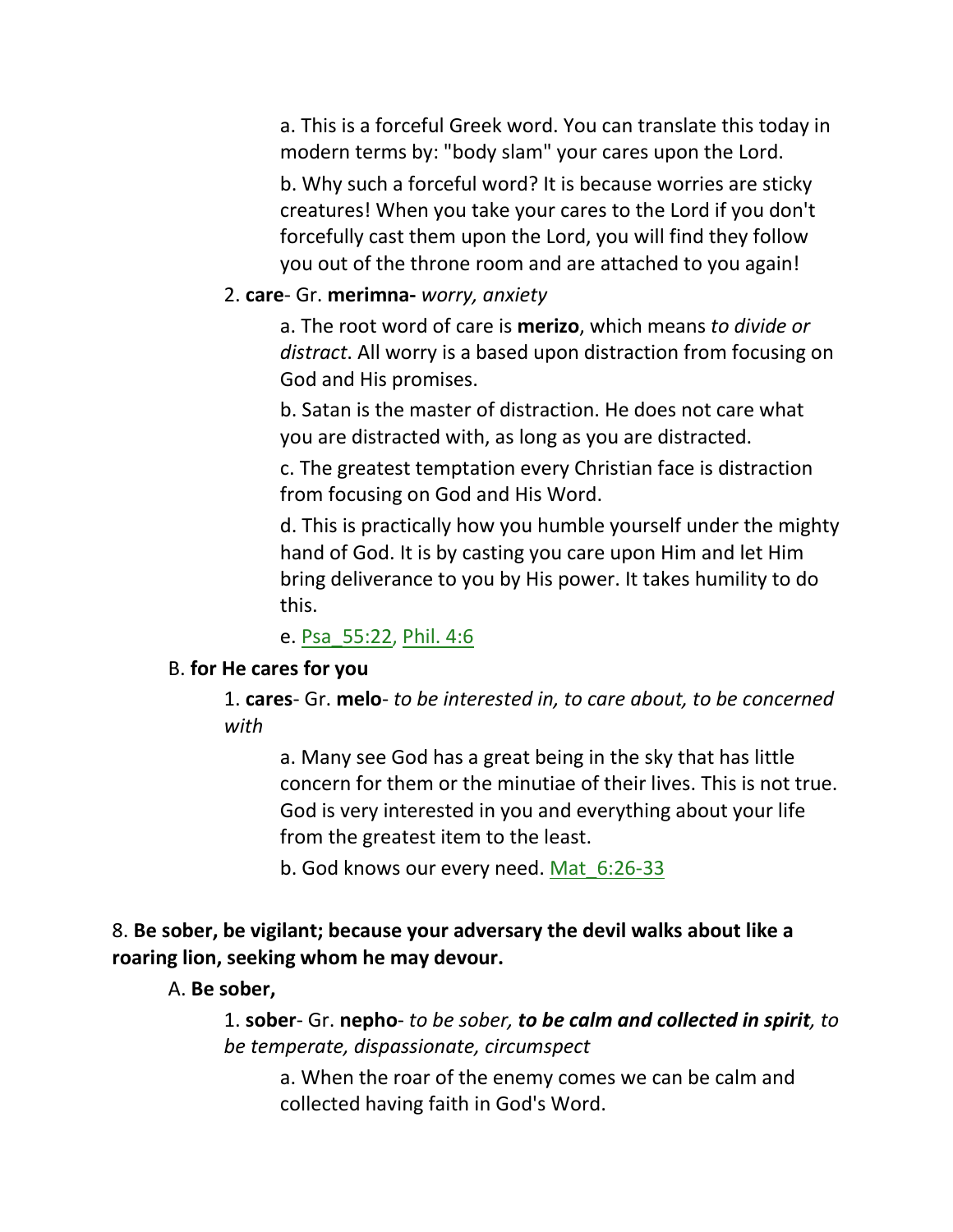## B. **be vigilant,**

1. **vigilant**- Gr. **gregoreuo**- *to be watchful, attentive, vigilant, circumspect*

# C. **because your adversary the devil walks about like a roaring lion,**

- 1. **adversary** Gr. **antidikos** *an opponent in a lawsuit*
- 2. **devil** Gr. **diabolos** *one who causes division by slander*
- 3. **walks** Gr. **peripateo**
- 4. **roaring** Gr. **oruomai**

a. Jesus does not roar at you. He will speak to you in the small still voice.

# 5. **lion**- Gr. **leon**

a. Satan desires to mimic Jesus, the lion of the tribe of Judah. He will bring slander against you and make you think it is from Jesus.

b. Many people only see Jesus as a lion. You must first know Him as the lamb that died and took away your sins.

# D. **seeking whom he may devour**

# 1. **seeking**- Gr. **zeteo**

a. It may be disconcerting to know that the enemy is looking around seeking someone to devour, but you must keep in mind that the eyes of the Lord run to and fro throughout the earth seeking whom He might show Himself strong in their behalf! 2 Chron. 16:9

b. In the verse above, God is looking for those who have a perfect heart towards him. The Hebrew word for "perfect" is **shalem** which means *at peace*. God is looking for those who are not moved in fear by the roaring but have a peaceful heart of faith in His Word.

# 2. **devour-** Gr. **katapino**

a. He can devour those disconnected from the flock.

b. He can devour those who don't know Jesus as the Lamb of God.

c. He can devour those who are not grounded in the Word of God.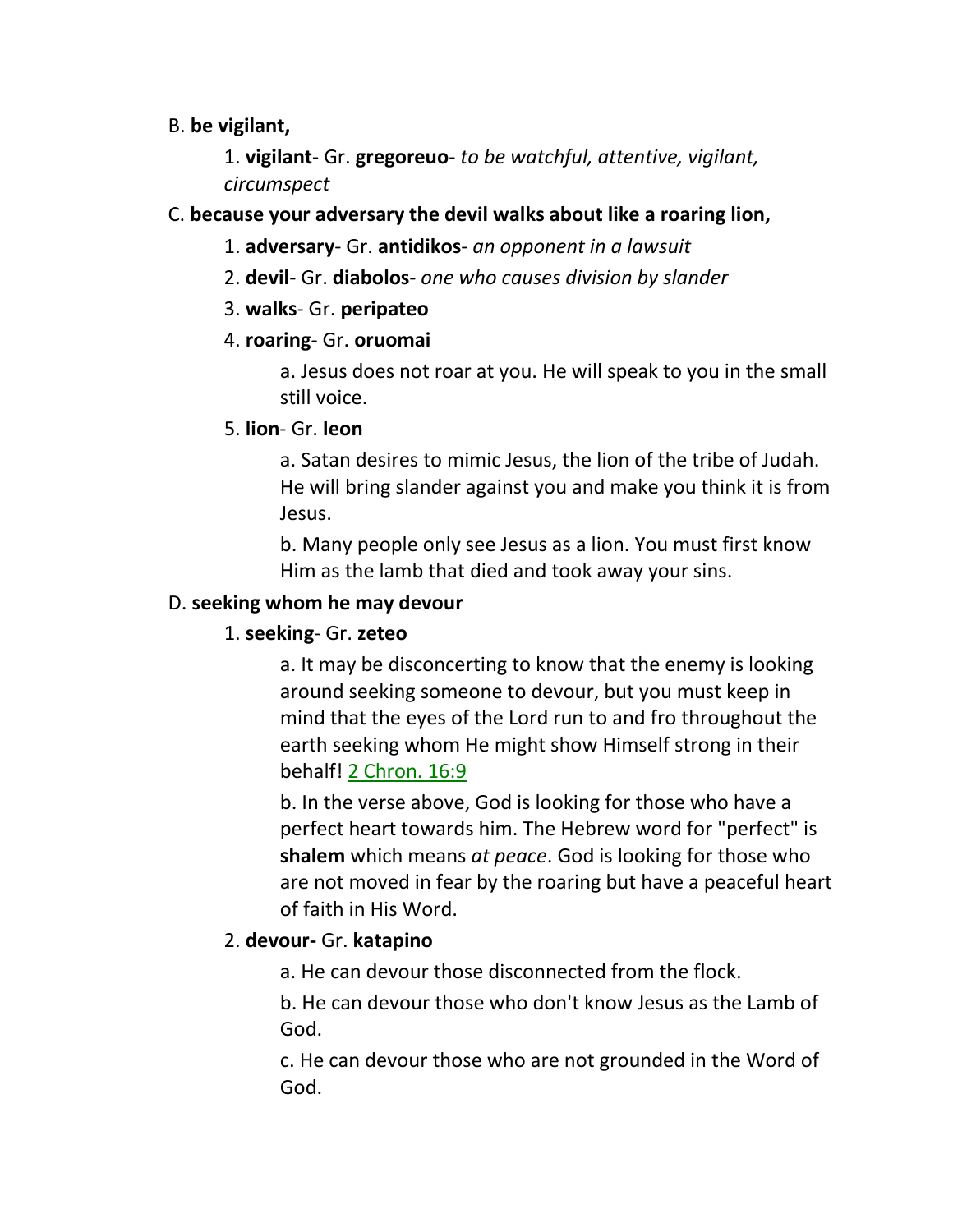d. In context, he can devour those who are in pride.

# 9. **Resist him, steadfast in the faith, knowing that the same sufferings are experienced by your brotherhood in the world.**

## A. **Resist him**,

## 1. **resist**- Gr. **anthistemi**- *to stand against*

a. In other words we need to call the devil's bluff when he roars at us. He wants us to panic and run. We can calmly stand in faith and in our authority in Christ and resist him.

b. It is important to know what and who to resist. Many resist God and submit to the devil. We are to submit to God and resist the devil. James 4:7 Therefore it is paramount we know what is of God and what is of the devil. If we don't make this distinction we will end up resisting God and submitting to the devil.

c. For instance we need to understand sickness is from the devil and not God. Many have accepted sickness because they thought it was from God. They therefore ended up resisting healing which actually is from God.

## B. **steadfast in the faith**,

1. **steadfast**- Gr. **stereos**- *strong, firm, immovable, solid, hard, rigid*

## 2. **the faith**- Gr. **ho pistis**

a. We can stand confidently in the armor of God- His truth, righteousness, peace, salvation, and faith.

b. When the devil tries to convince us of guilt before God we stand in faith in the shed blood and finished work of Christ in our behalf.

c. Often the devil will try to use people to pressure or intimidate us. We can stand firm trusting God in the midst of persecution and let the Lord deliver us.

d. We get in problems when we try to defend ourself against people. We need the Lord to defend us and deliver us. He can do a much better job of it than we can. We just tend to muddy the water.

## C. **knowing that the same sufferings are experienced by your brotherhood**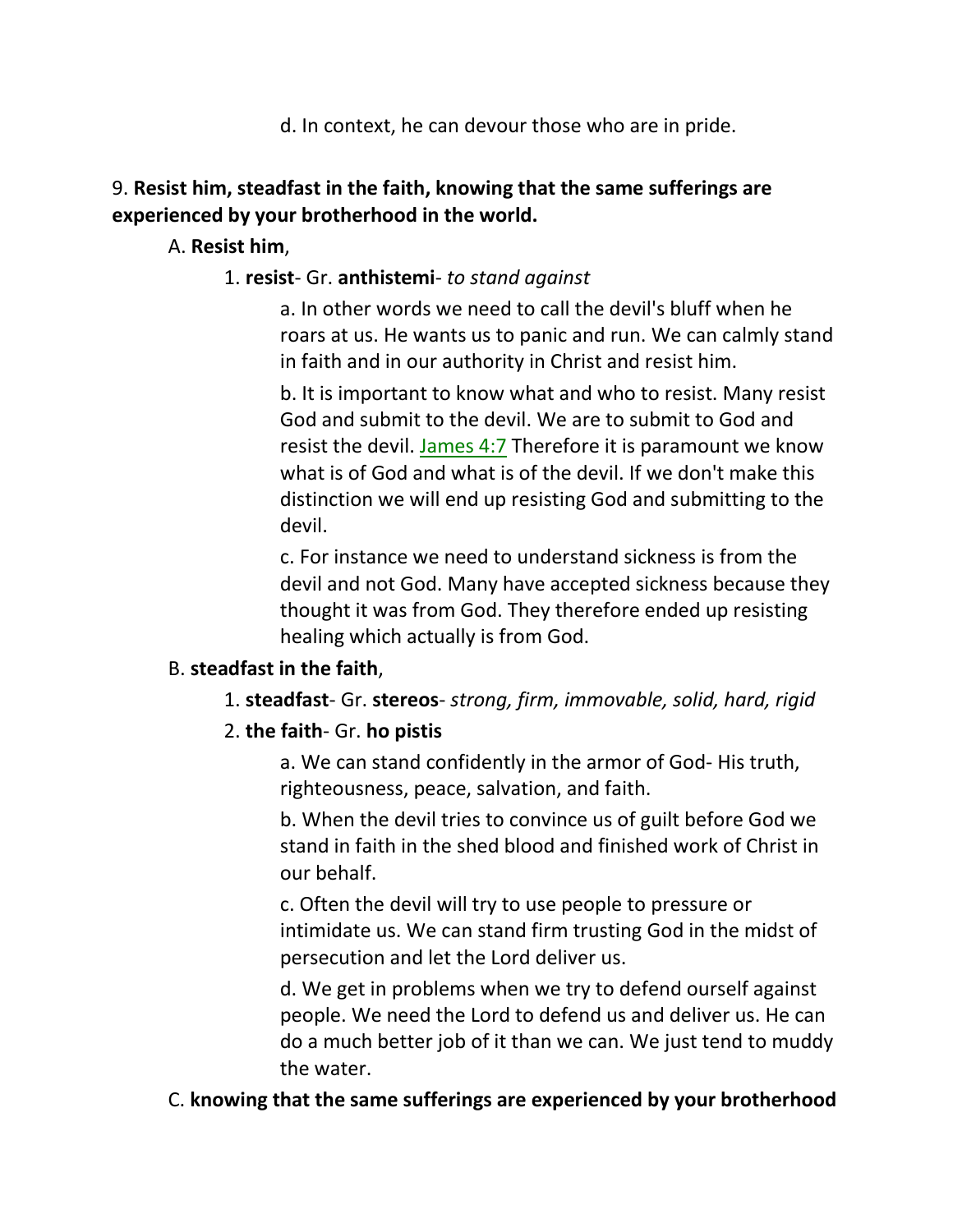## **in the world**.

# 1. **knowing**- Gr. **eido**- *to know by seeing or perception*

a. What you know will determine how you make it through trials. First, you must know sufferings don't come from God. They originate with the enemy. If you believe God is the source of your suffering you cannot and will not trust Him in the midst of them.

# 2. **sufferings**- Gr. **pathema**

a. This is not sickness, poverty, and defeat. This is speaking of suffering persecution.

# 3. **experienced**- Gr. **epiteleo**- *to carry out, bring to completion or fulfillment*

a. This suffering is connected to us carrying out the Great Commission. Until the Great Commission is fully carried out we will also carry out the suffering of persecution that goes with it.

# 4. **brotherhood**- Gr. **adelphotes**

a. There is the brotherhood in the world and we the brotherhood in heaven. As long as we are in the earth we will experience the suffering of the brotherhood in this world. When we pass over to the other side we will experience the joy and peace of the brotherhood in heaven.

# 5. **world**- Gr. **kosmos**

a. This is the fallen world in which the devil is the god of this age.

# 10. **But may the God of all grace, who called us to His eternal glory by Christ Jesus, after you have suffered a while, perfect, establish, strengthen, and settle**  *you.*

# A. **But may the God of all grace,**

- 1. **grace** Gr. **charis** *unmerited favor, power, strength, ability*
	- a. There are different graces. There is saving grace, strengthening grace, and dying grace. Here we see strengthening grace of God mentioned here.
- B. **who called us to His eternal glory by Christ Jesus,**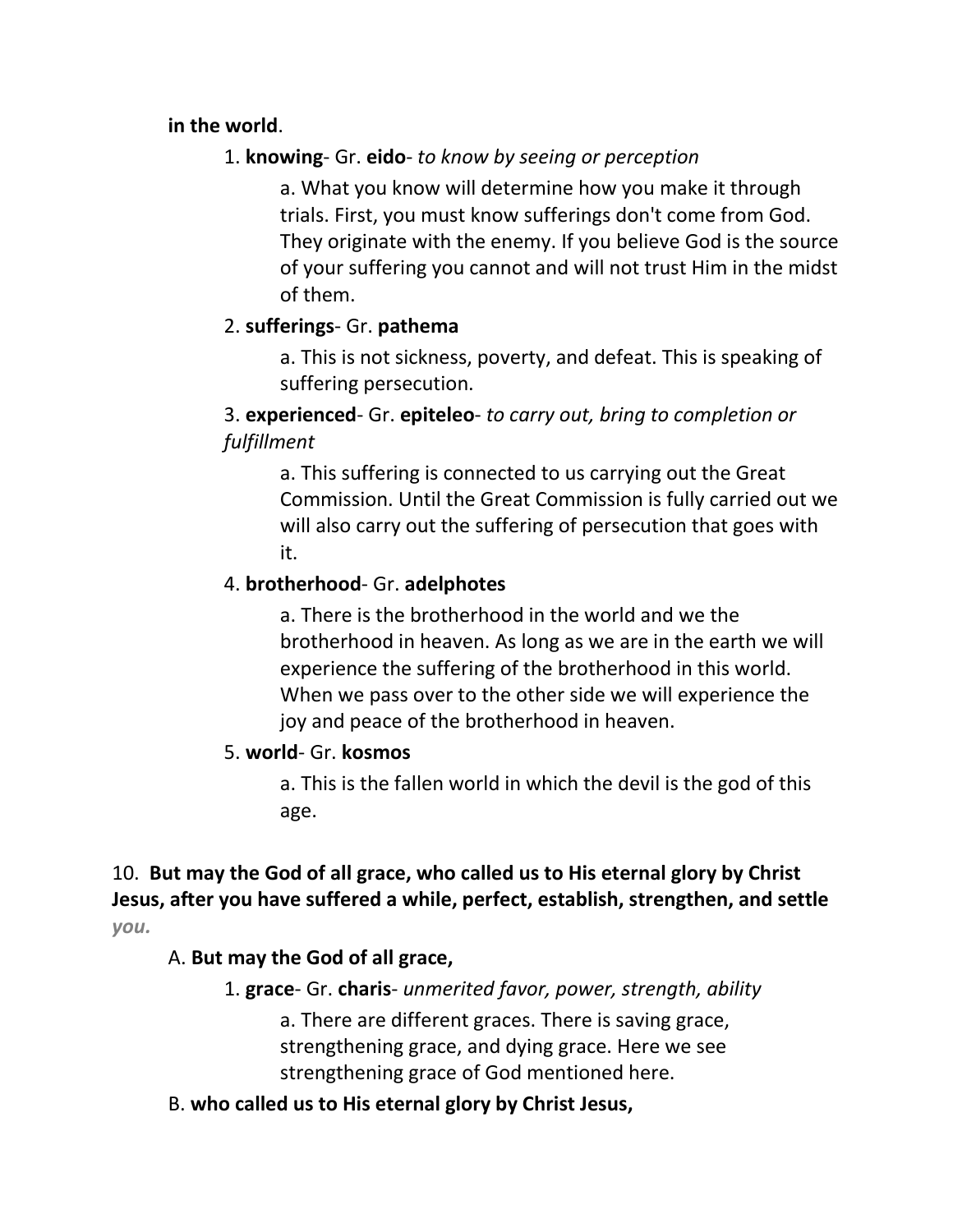1. **called**- Gr. **kaleo**

# 2. **eternal**- Gr. **aionios**

3. **glory**- Gr. **doxa**

# C. **after you have suffered a while,**

# 1. **suffered**- Gr. **pascho**

# 2. **a while**- Gr. **oligos**

a. Paul eludes to this in 2 Cor. 4:17. There he calls it our "light affliction" which is for a "moment". It might seem like a long time but really it is just a little while, just a moment. This momentary light affliction is working for us a much greater weight of eternal glory!

D. **perfect**- Gr. **katartizo**- *to mend (what has been broken or rent), to repair, to fit out, equip, put in order, arrange, adjust*

1. When a fiery trial hits our life it shows up flaws in us, things that need repair or things that are out of order and need adjustment.

2. Trials don't perfect you. It is the Word you stand on in faith in the trial that perfects you. 2 Tim. 3:16-17

# E. **establish**- Gr. **sterizo**- *to make stable, place firmly, set fast, fix*

1. The devil brings trials to destroy us, but they actually are helpful in establishing us in our faith.

2. We are not established by trials. We are established by receiving and using grace by faith in the midst of the trial. Heb 13:9,

# Col. 2:7

# F. **strengthen**- Gr. **sthenoo**

1. Paul boasted in his weaknesses so that the power of Christ would rest upon him. He learned in the toughest circumstances he could do all things through Christ who strengthened him. Phil. 4:13

# G.**settle you**

# 1. **settle**- Gr. **themelioo**- *to lay a foundation*

a. The tough times in life are laying a foundation for our future ministry.

b. We will be settled by walking in the faith. Col 1:23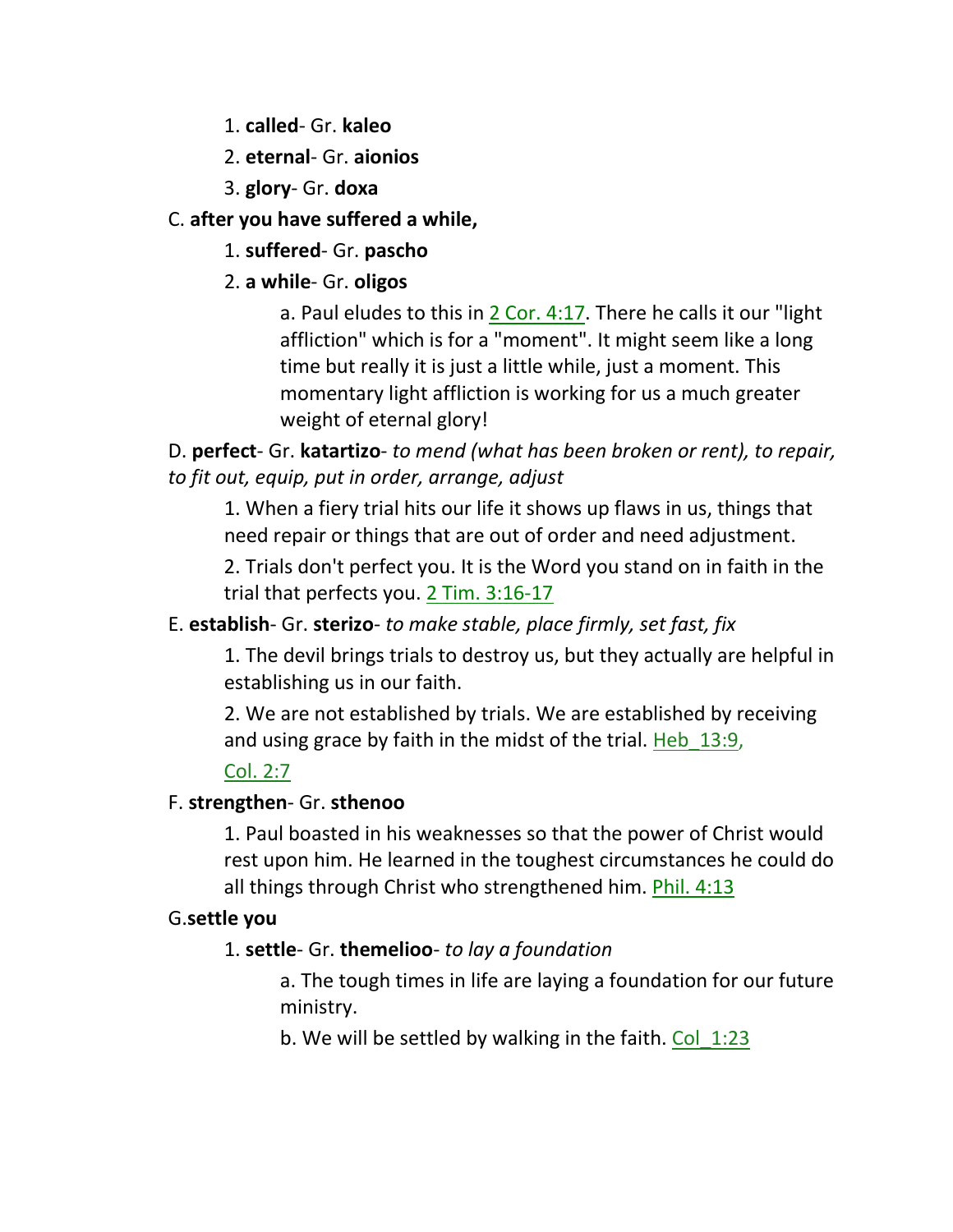- 11. **To Him** *be* **the glory and the dominion forever and ever. Amen.** 
	- A. **To Him be the glory and the dominion forever and ever.**
		- 1. **glory** Gr. **doxa**
		- 2. **dominion** Gr. **kratos** *ruling power*
		- 3. **forever and ever** Gr. **eis aion aion** *into ages of ages*
	- B. **Amen-** Gr. **amen-** *so be it, it is so*

12. **By Silvanus, our faithful brother as I consider him, I have written to you briefly, exhorting and testifying that this is the true grace of God in which you stand.**

## A. **By Silvanus,**

## 1. **Silvanus**- this is Silas- means *woody*

a. This is the same Silas that accompanied Paul on his second missionary journey. He later hooked up with Peter to help him.

## B. **our faithful brother as I consider him**,

# 1. **faithful**- Gr. **pistos**

a. Silas was faithful to Paul and now faithful to Peter.

b. Faithful support people are few and far between. They are real treasures.

## 2. **brother**- Gr. **adelphos**

# 3. **consider**- Gr. **logizomai**- *to calculate, estimate, reckon, to count*

a. Peter said in his estimation he was faithful, but the only opinion that really matters in the end is the opinion of Jesus.

# C. **I have written to you briefly**,

1. **written briefly**- Gr. **grapho dia oligos-** *to write through briefly* 

a. Silas was Peter's private secretary writing this letter has Peter dictated to him.

# D. **exhorting and testifying that this is the true grace of God in which you stand**.

# 1. **exhorting**- Gr. **parakaleo**

a. Grace exhorts, legalism forces and intimidates.

- 2. **testifying** Gr. **epimartureo**
	- a. As one of the original disciples of Jesus Peter was a witness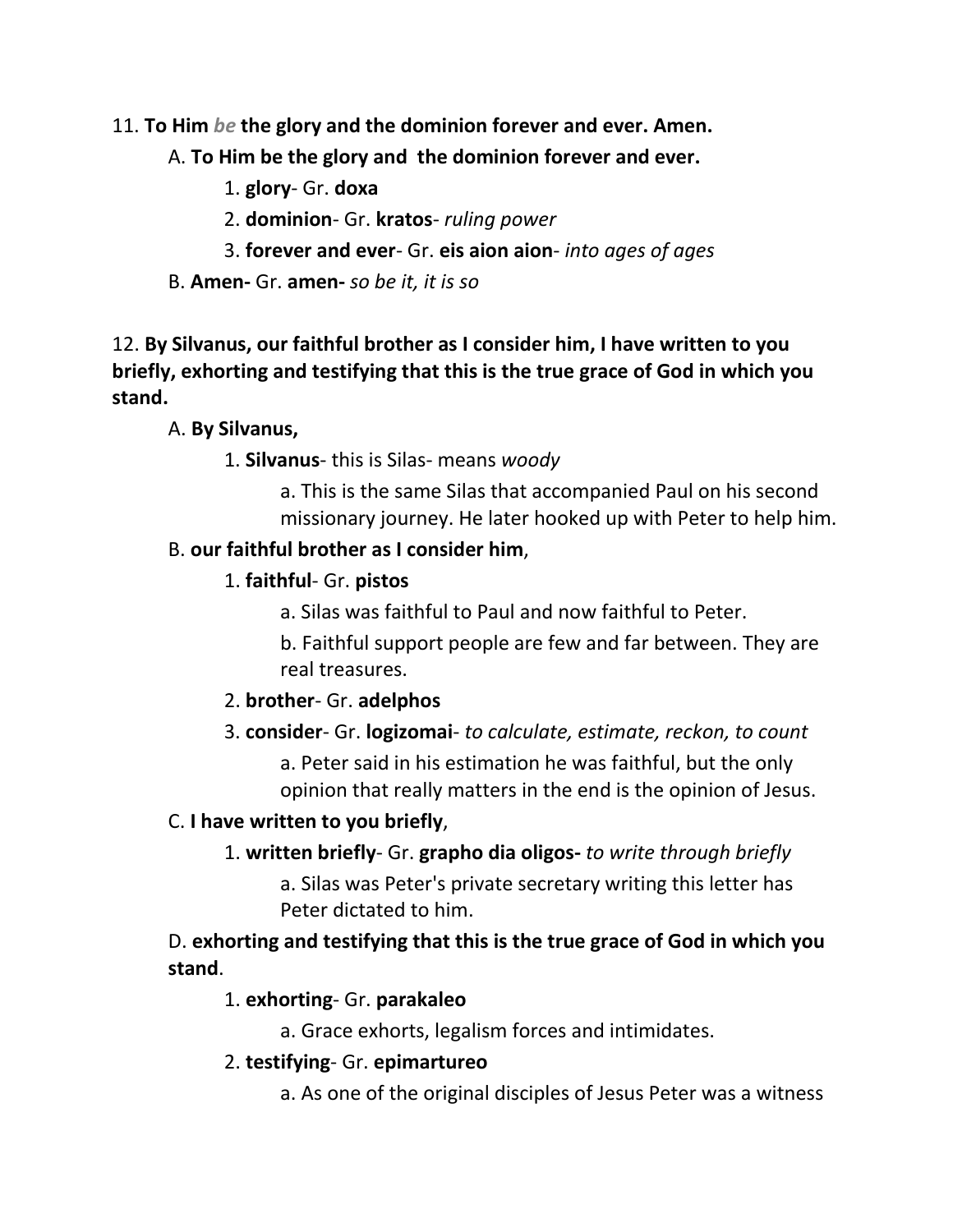to the true grace of God- Jesus.

## 3. **true**- Gr. **alethes**

a. If there is a true grace there can be a false grace. Grace without faith is a false grace.

4. **grace**- Gr. **charis**

## 5. **stand**- Gr. **histemi**

a. We stand by grace and faith.

b. It is important to know what true grace is and not be drawn away from it by a false grace or by legalism.

# 13. **She who is in Babylon, elect together with** *you,* **greets you; and** *so does* **Mark my son.**

# A. **She who is in Babylon**,

- 1. **She** This probably is a reference to the church in Rome.
- 2. **Babylon** means *confusion*
	- a. This is a symbolic name for Rome.

b. *Some elements of contemporary Judaism had readily transferred prophecies of Babylon's demise in the Old Testament to the new empire of Rome. "Babylon" had thus become a fairly common cryptogram for Rome*. - Bible Background Commentary

c. Church tradition has Peter ministering in Rome and being martyred there.

## B. **elect together with you**,

- 1. **elect together** Gr. **suneklektos**
- C. **greets you**,
	- 1. **greets** Gr. **aspazomai** *to embrace*

## D. **and so does Mark my son**

1. **Mark**- means *polite*

a. This is the same Mark that deserted Paul and Barnabas on their first missionary journey and returned to Jerusalem.

2. **son-** Gr. **uihos**- *mature son*

a. The use of this word shows Mark had grown up in the faith